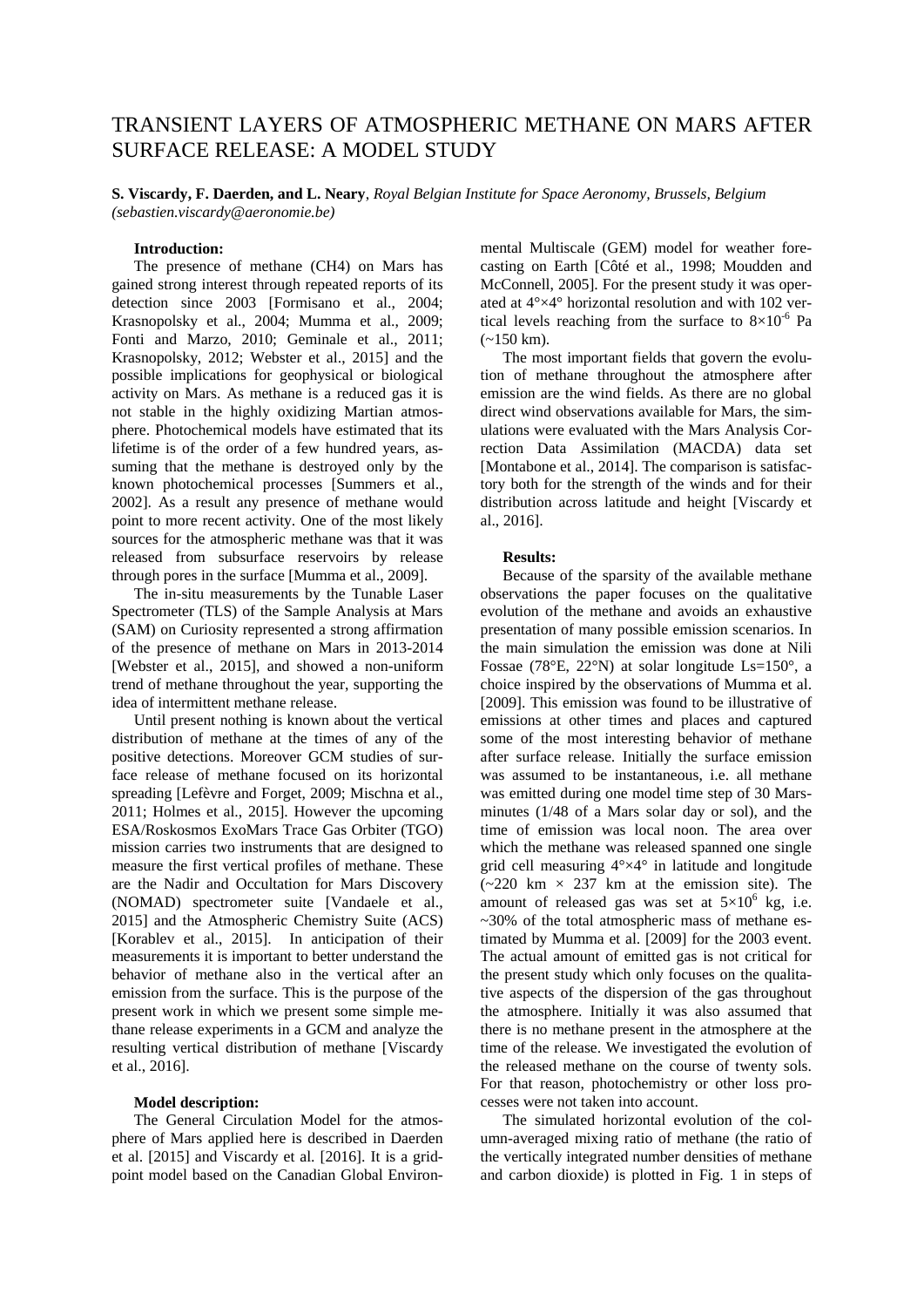five sols after emission. During the very first sols, the methane cloud moved mainly in a southwest direction up to a region centered around 60°E, 15°N (between Terra Sabaea and Syrtis Major) where it resided for several sols before a second component of the methane cloud developed east of the emission location which was well visible five sols after the release (Fig. 1a). Ten sols after release the bulk part of the cloud had gradually become less dense, while the eastern component of the methane cloud continued to develop eastwards just north of the equator (Fig. 1b). In the following five sols this evolution continued and the methane cloud had completed one turn around the planet along the equator (Fig. 1c). Twenty sols after emission, no indication of the location of the emission site remained (Fig. 1d). The meridional dispersion of the methane to higher latitudes was much slower than the zonal transport.



**Figure 1. Horizontal distribution of the column averaged mixing ratio of methane (in ppb) for (a) five, (b) ten, (c) fifteen, and (d) twenty sols after an instantaneous surface release of methane in**  Nili Fossae (indicated by a white dot) at  $L_s = 150^\circ$ .

Fig. 2 shows the simulated vertical evolution of the methane. To capture the three-dimensional evolution of the methane we provide plots of both zonally averaged volume mixing ratios (vmr) of methane (averaged over all longitudes, Fig. 2, left column) and meridionally averaged methane vmr (averaged over all latitudes, Fig. 2, right column). The zonal mean plots also show contour lines of the zonally averaged mass stream function as computed from the simulations, averaged over the 5 sols precedent to the time of the plot. This quantity is useful to understand the evolution of methane once it had ascended above the PBL. The meridional atmospheric circulation during the day differed strongly from that during the night and even had an opposite direction. When considering the net circulation over several days and nights, two main circulation cells of equal size appeared, one on either side of the equator (Fig. 2a,c,e,g). Their resulting effect was to lift the air from the lower atmosphere at low latitudes and to transport it upwards and to higher latitudes. The meridional mean plots have contour lines of the simulated zonal winds, averaged over the same time period, indicating the wind strength variation with

height. These highlight the presence of strong zonal jets at 30-40 km height.



**Figure 2. Vertical distribution of methane volume mixing ratio (vmr) in ppbv for five (a, b), ten (c, d), fifteen (e, f), and twenty sols (g, h) after the surface emission at Nili Fossae (indicated with a white dot). The left column (a, c, e, g) shows zonal mean methane vmr with contour lines of the mass stream function (×10<sup>9</sup> kg/s) zonally averaged over the planet and over the 5 preceding sols. Full lines represent counterclockwise movement and dashed lines represent clockwise movement of air. The right column (b, d, f, h) shows meridional mean methane vmr with contour lines added of the zonal component of the wind fields averaged over all latitudes and over the five preceding sols. Westerlies and easterlies are respectively represented by the full and dashed lines.**

After release at local noon, the methane was rapidly mixed in the vertical due to the turbulent convection in the PBL and reached the top of the PBL (~11 km) around 3 p.m. When the PBL turbulence decreased in the late afternoon, the methane distribution remained steady with a slow descent at night as the atmosphere cooled down. As reported above, the released methane drifted to the southwest during the first few sols. By five sols after emission, part of the methane had risen to above the top of the PBL due to the upwelling branch of the Hadley circulation (Fig. 2a). Due to the differential advection and the westerly winds, the methane was drawn out in a layer at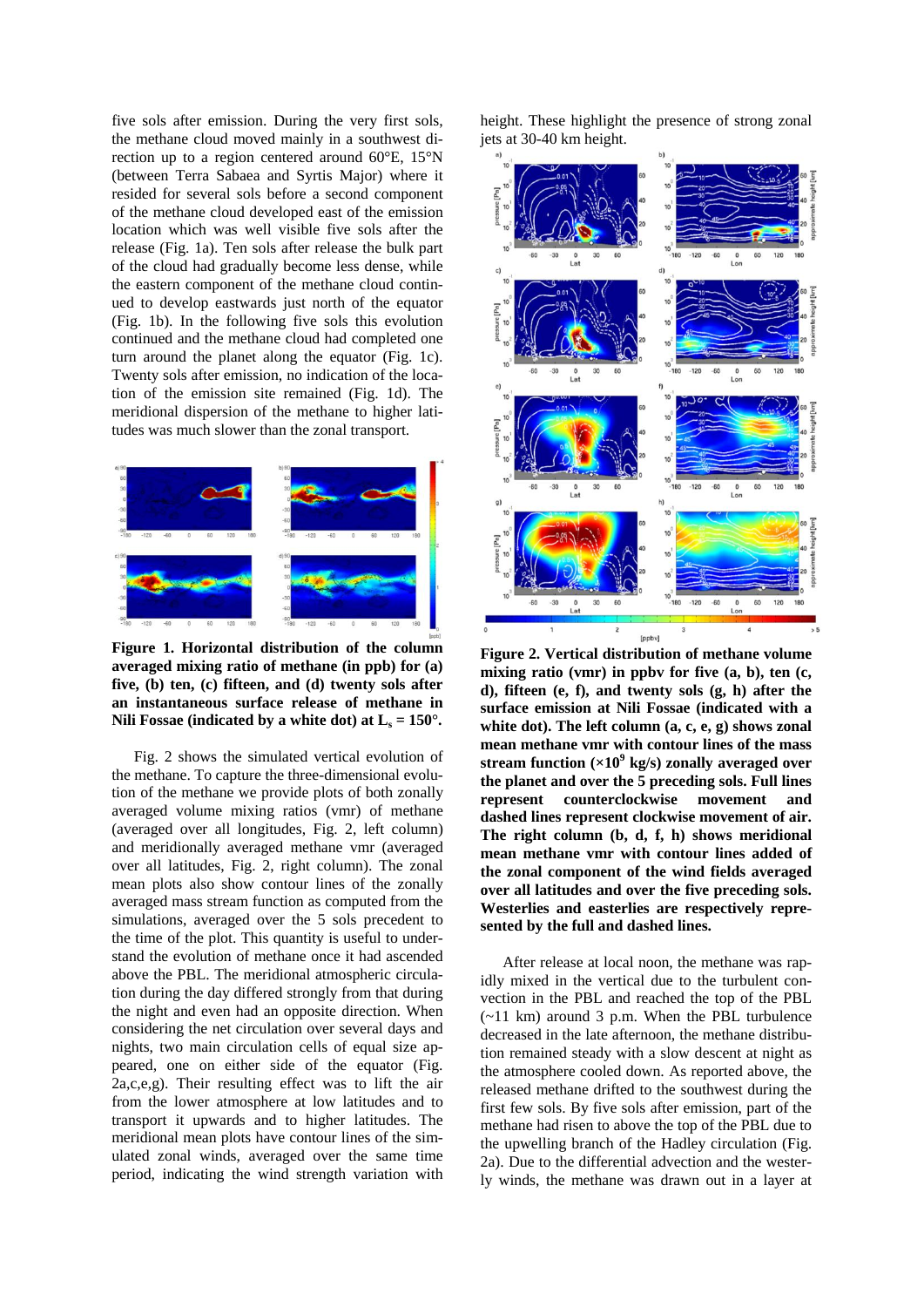$\sim$ 15 km height in a direction east of the emission location (Fig. 2b), explaining the eastern outflow reported above (Fig. 2a). Over the next five sols the methane continued to ascend above the equator following the streamlines (Fig. 2c) while it continued to move eastward (Fig. 2d). Fifteen sols after the release, the methane had reached heights up to 40 km where the zonal jets were of maximal strength and the dispersion process accelerated. The vertical distribution of the methane vmr was still highly nonuniform and showed distinct detached vertical layers (Fig. 2e,f). At the end of the first twenty sols, the methane started to become more dispersed towards higher latitudes following the streamlines (Fig. 2g) and had completed over one circle around the planet (Fig. 2h). As the atmospheric circulation dispersed the methane further over the next weeks, the distribution of methane became gradually more uniform over the entire atmosphere.

The mechanism described above is general and occurs in many cases. Results from a second simulation are shown in Fig. 3a, in which the same amount of methane  $(5\times10^{6} \text{ kg})$  was released from 240°E, 45°S at  $LS = 220^\circ$ , a region and time of year where methane was reported to have been detected in 2005 [Mumma et al., 2009]. At this season (southern spring) two main circulation cells controlled the meridional transport: a small cell in the southern hemisphere and another much larger cell which transported the air from the southern to the northern hemisphere. After methane was released from the surface at latitude 45°S, the southern cell moved the methane slightly to the north until it reached  $\sim40^{\circ}$ S, which corresponded to the latitude of the intersection between the two major circulation cells. Then methane was gradually lifted upwards and moved northwards following the largest circulation cell. Twenty sols after release, distinct layers of methane were present in the atmosphere, roughly following the streamlines of the circulation cells (Fig. 3a), up to heights of 40 km. Most strikingly, the methane had moved to the northern hemisphere, remote from the emission location at 45°S.

In general, the fate of methane after release will be governed by the actual global circulation pattern at the place and time of the emission. It will follow the upwelling branches of the Hadley circulation cells and its spread along longitudes will speed up if it encounters strong zonal jets at typically 40 km height. Nevertheless there are also examples of emissions which do not lead to a dispersion throughout the atmosphere and the formation of layers. E.g. the circulation in the polar region during local summer is such that any methane that is released there will remain in the polar region. A third simulation was performed where  $5\times10^6$  kg of methane was released from the surface at 240 $^{\circ}$ E, 80 $^{\circ}$ N at LS = 170 $^{\circ}$  (late summer), a time and place suggested as a possible source of methane from analysis of measurements by

PFS [Geminale et al., 2011]. Fig. 3b shows the distribution of methane after twenty sols, barely any methane had left the polar region and remained constrained to below 20 km.



**Figure 3. Zonal mean vmr of methane twenty sols after surface release for several simulations. (a) Instantaneous release from 240°E, 45°S at LS = 220°. (b) Instantaneous release from 240°E, 80°N at LS = 170°. (c) Continuous release over ten sols from 78°E, 22°N N at Ls=150°, in a pre-existent uniform background abundance of 10 ppbv. The emission site is indicated by a white dot in all plots. Contour lines of the mass stream function (×109 kg/s) are added as in Fig. 2.**

In the previous simulations an instantaneous release of the total amount of methane was assumed, but the release could also be slow over a longer time period. The simulations were repeated but with methane continuously released with a constant flux over a period of ten sols, in the end accumulating to the same total amount of  $5\times10^6$  kg. Fig. 3c shows the vertical distribution of methane twenty sols after the start of such a continuous release from Nili Fossae at  $\text{Ls} = 150^{\circ}$ . When comparing with the case of an instantaneous release (Fig. 2g) the layers were less distinct at this time. The methane was dispersed similarly as the atmospheric circulation was identical, and the shape of the methane cloud is similar to that of the case of instantaneous release, but as the release lasted for a longer time with a lower flux, more methane is located at lower heights.

All these simulations were also repeated with a background of 10 ppbv of methane uniformly present in the atmosphere at the time of the emission. The resulting vertical distribution of methane for the instantaneous release from Nili Fossae is shown in Fig. 3d. The same patterns as for the simulation with zero background are reproduced (Fig. 2g) and the resulting distribution of methane was merely the sum of the pre-existing background and the released methane, i.e. the presence of a uniform background of